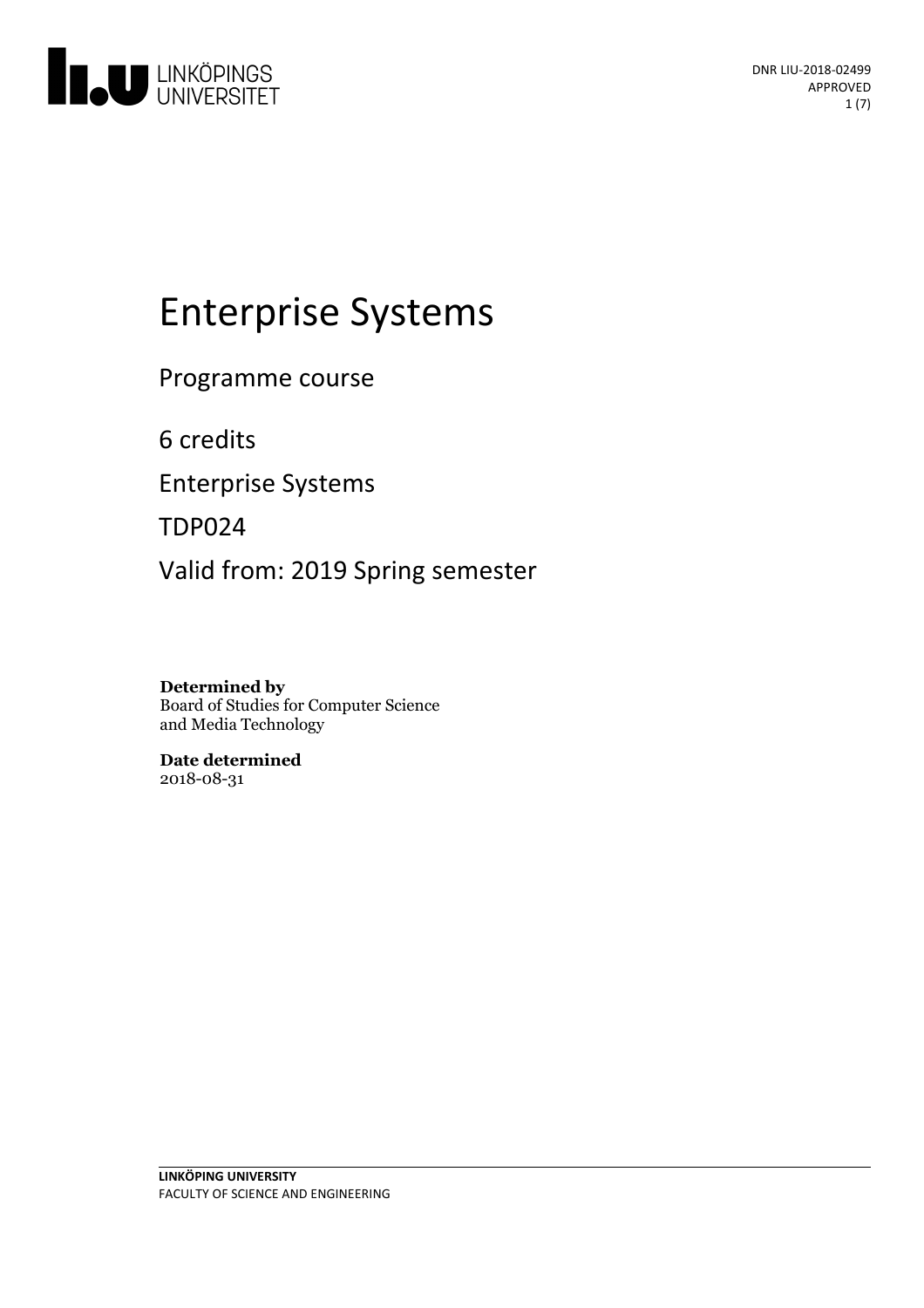## Main field of study

Programming

## Course level

First cycle

## Advancement level

 $G<sub>2</sub>X$ 

## Course offered for

- Programming, Bachelor's Programme
- Computer Science and Engineering, M Sc in Engineering

## Entry requirements

Note: Admission requirements for non-programme students usually also include admission requirements for the programme and threshold requirements for progression within the programme, or corresponding.

## Examination

| LAB <sub>2</sub> | Laboratory work | 5 credits | U, 3, 4, 5 |
|------------------|-----------------|-----------|------------|
| UPG1             | Seminar         | 1 credits | U, G       |

## Grades

Four-grade scale, LiU, U, 3, 4, 5

## Department

Institutionen för datavetenskap

#### Director of Studies or equivalent Jalal Maleki

Examiner Anders Fröberg

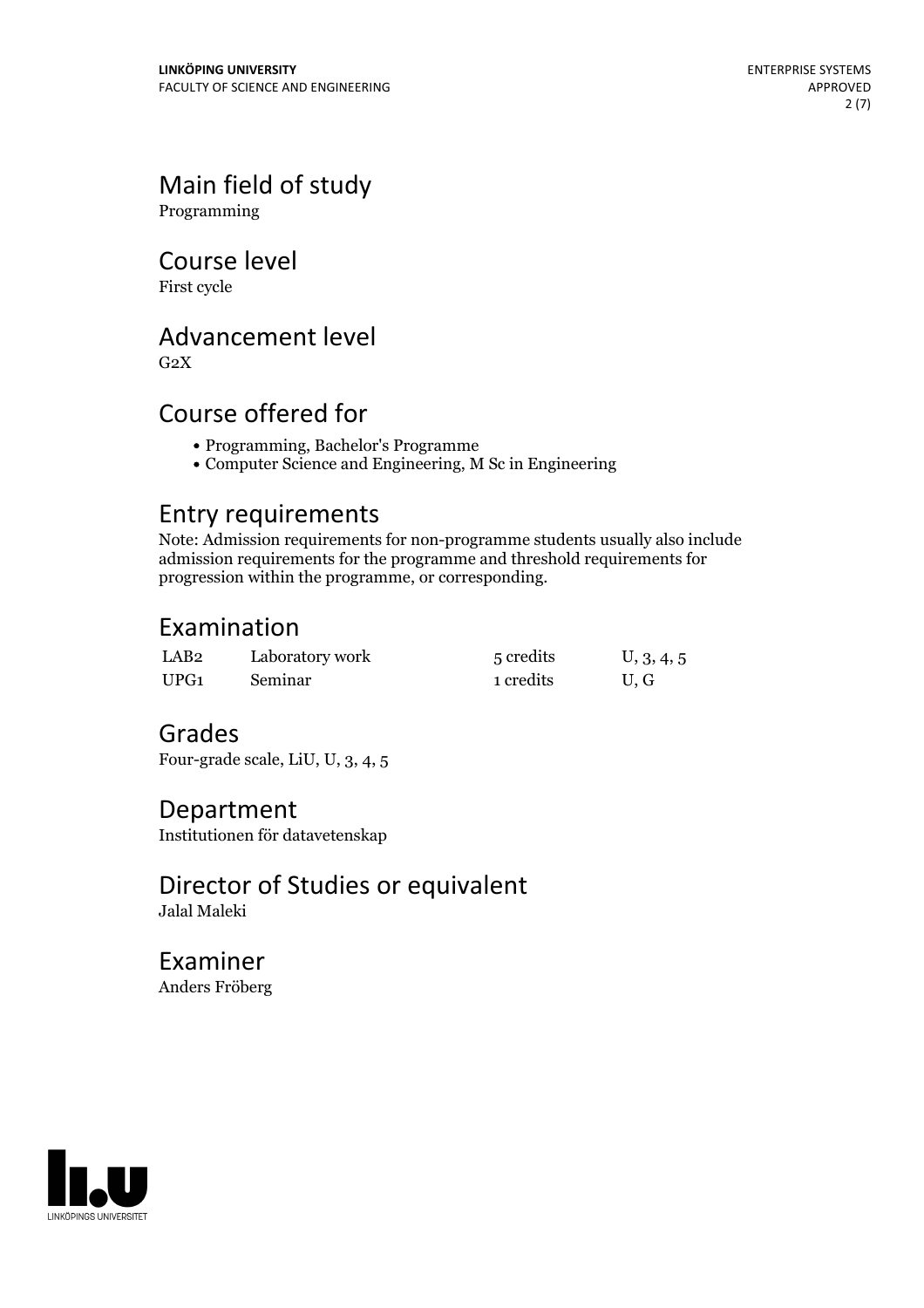## Education components

Preliminary scheduled hours: 48 h Recommended self-study hours: 112 h

## Course literature

**Other**

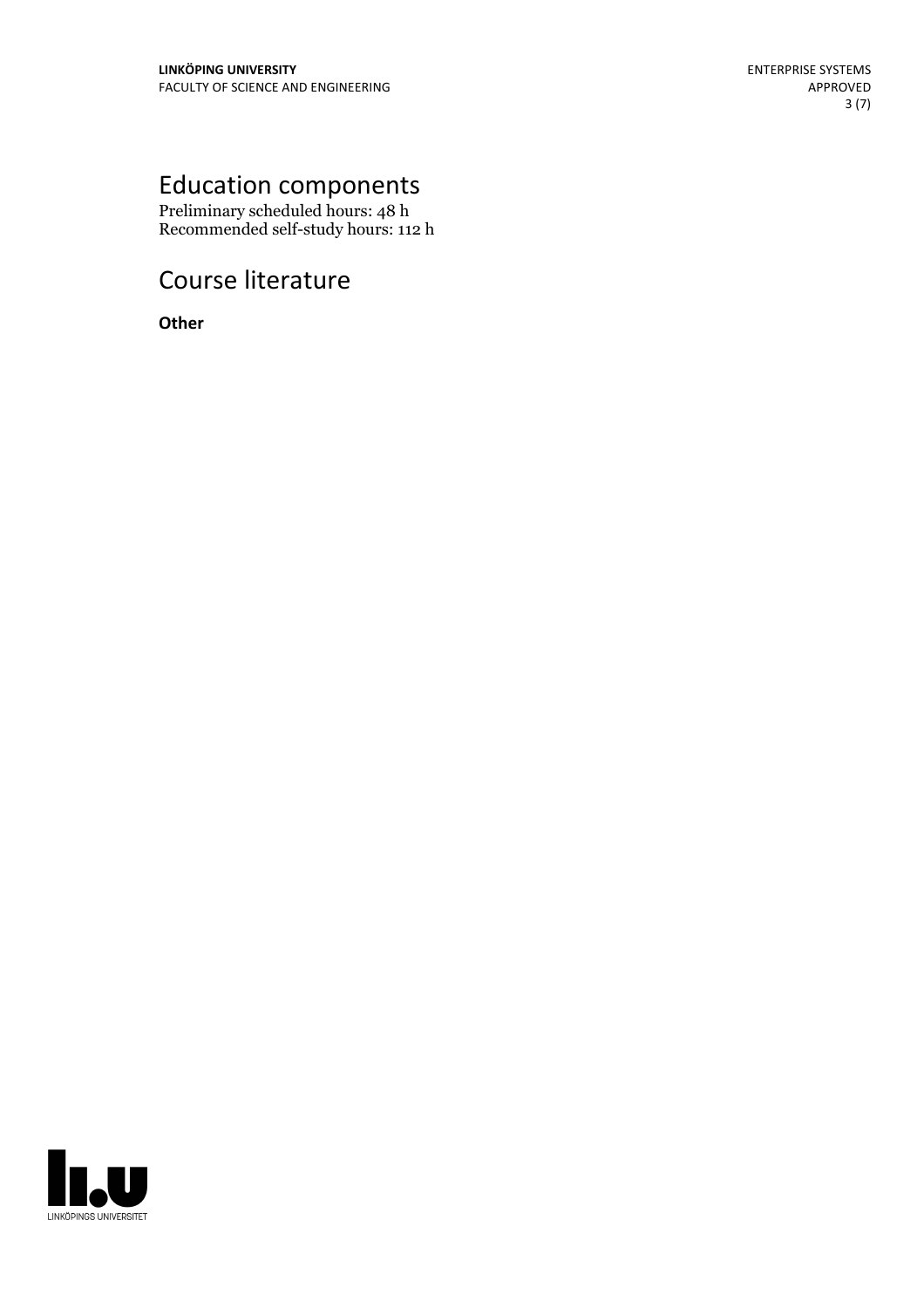## **Common rules**

#### **Course syllabus**

A syllabus has been established for each course. The syllabus specifies the aim and contents of the course, and the prior knowledge that a student must have in order to be able to benefit from the course.

#### **Timetabling**

Courses are timetabled after a decision has been made for this course concerning its assignment to a timetable module. A central timetable is not drawn up for courses with fewer than five participants. Most project courses do not have a central timetable.

#### **Interrupting a course**

The vice-chancellor's decision concerning regulations for registration, deregistration and reporting results (Dnr LiU-2015-01241) states that interruptions in study are to be recorded in Ladok. Thus, all students who do not participate in a course for which they have registered must record the interruption, such that the registration on the course can be removed. Deregistration from <sup>a</sup> course is carried outusing <sup>a</sup> web-based form: www.lith.liu.se/for-studenter/kurskomplettering?l=sv.

#### **Cancelled courses**

Courses with few participants (fewer than 10) may be cancelled or organised in a manner that differs from that stated in the course syllabus. The board of studies is to deliberate and decide whether a course is to be cancelled orchanged from the course syllabus.

#### **Regulations relatingto examinations and examiners**

Details are given in a decision in the university's rule book: http://styrdokument.liu.se/Regelsamling/VisaBeslut/622678.

#### **Forms of examination**

#### **Examination**

Written and oral examinations are held at least three times a year: once immediately after the end of the course, once in August, and once (usually) in one of the re-examination periods. Examinations held at other times are to follow a decision of the board of studies.

Principles for examination scheduling for courses that follow the study periods:

courses given in VT1 are examined for the first time in March, with re-

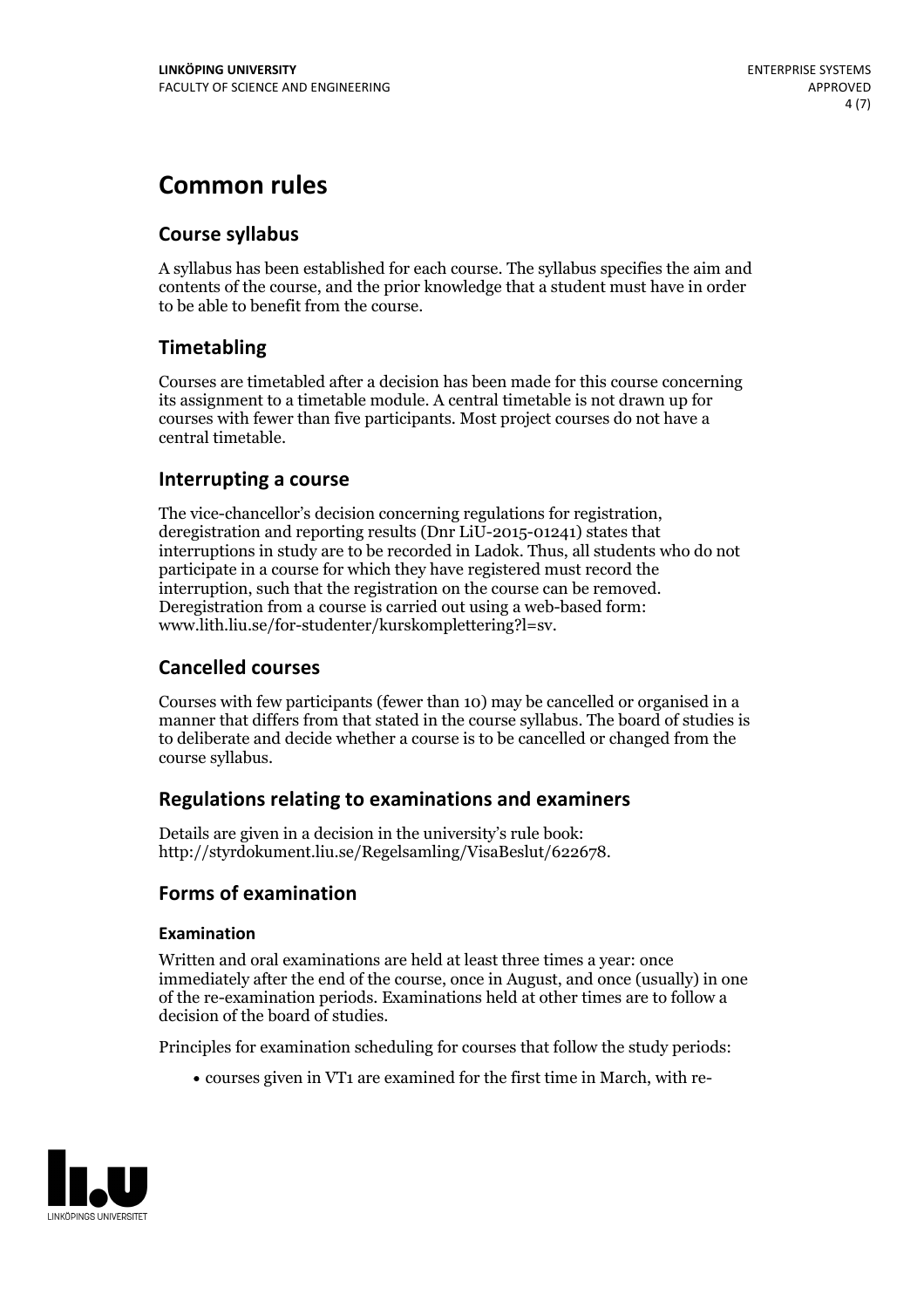examination in June and August

- courses given in VT2 are examined for the first time in May, with re-examination in August and October
- courses given in HT1 are examined for the first time in October, with re-examination in January and August
- courses given in HT2 are examined for the first time in January, with re-examination at Easter and in August.

The examination schedule is based on the structure of timetable modules, but there may be deviations from this, mainly in the case of courses that are studied and examined for several programmes and in lower grades (i.e. 1 and 2).

- Examinations for courses that the board of studies has decided are to be held in alternate years are held only three times during the year in which
- the course is given.<br>• Examinations for courses that are cancelled or rescheduled such that they are not given in one or several years are held three times during the year that immediately follows the course, with examination scheduling that corresponds to the scheduling that was in force before the course was cancelled or rescheduled.<br>• If teaching is no longer given for a course, three examination occurrences
- are held during the immediately subsequent year, while examinations are at the same time held for any replacement course that is given, or alternatively in association with other re-examination opportunities. Furthermore, an examination is held on one further occasion during the next subsequent year, unless the board of studies determines otherwise.<br>• If a course is given during several periods of the year (for programmes, or
- on different occasions for different programmes) the board orboards of studies determine together the scheduling and frequency of re-examination occasions.

#### **Registration for examination**

In order to take an examination, a student must register in advance at the Student Portal during the registration period, which opens 30 days before the date of the examination and closes 10 days before it. Candidates are informed of the location of the examination by email, four days in advance. Students who have not registered for an examination run the risk of being refused admittance to the examination, if space is not available.

Symbols used in the examination registration system:

- \*\* denotes that the examination is being given for the penultimate time.
- \* denotes that the examination is being given for the last time.

#### **Code of conduct for students during examinations**

Details are given in a decision in the university's rule book: http://styrdokument.liu.se/Regelsamling/VisaBeslut/622682.

#### **Retakes for higher grade**

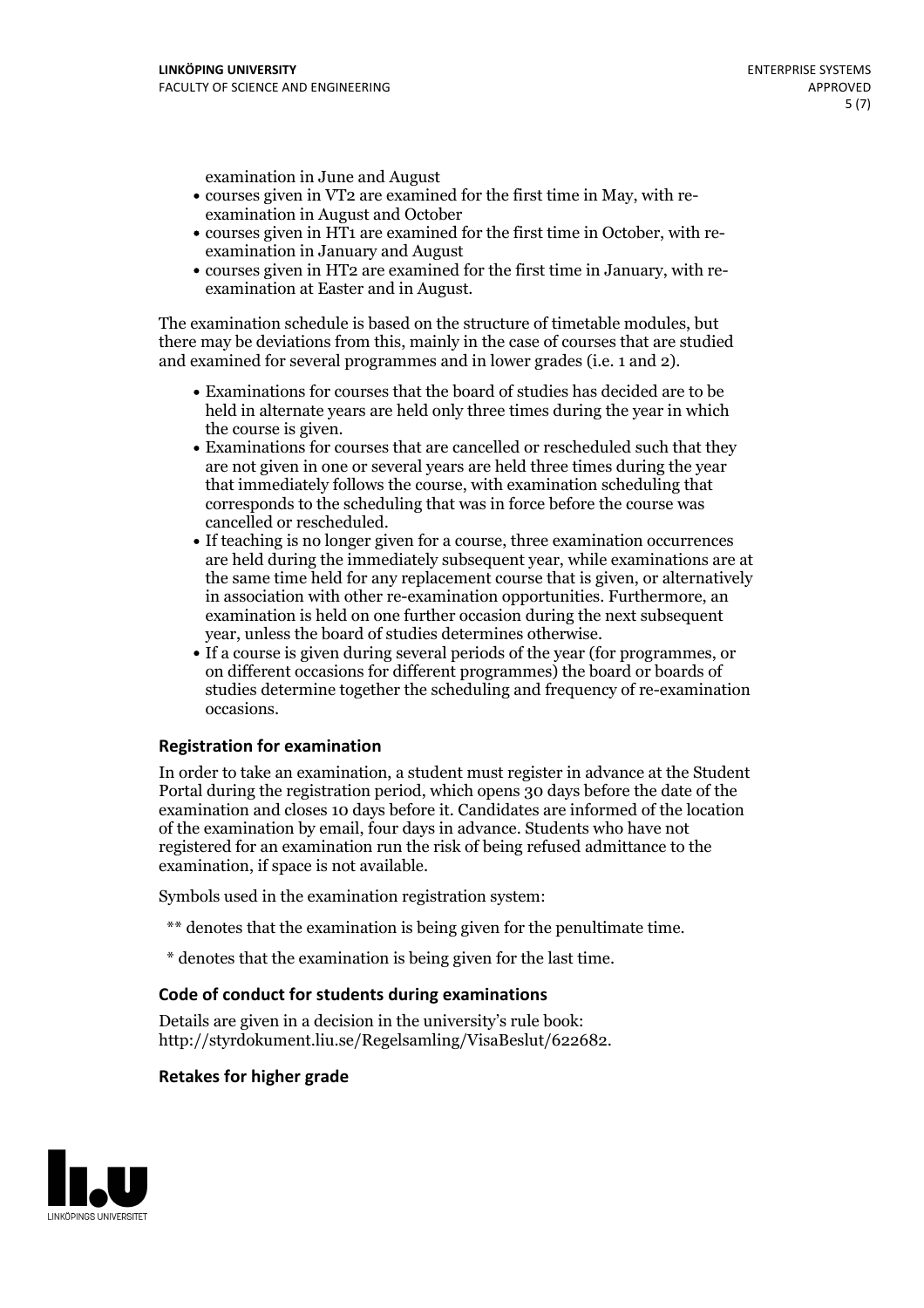Students at the Institute of Technology at LiU have the right to retake written examinations and computer-based examinations in an attempt to achieve a higher grade. This is valid for all examination components with code "TEN" and "DAT". The same right may not be exercised for other examination components, unless otherwise specified in the course syllabus.

#### **Retakes of other forms of examination**

Regulations concerning retakes of other forms of examination than written examinations and computer-based examinations are given in the LiU regulations for examinations and examiners, http://styrdokument.liu.se/Regelsamling/VisaBeslut/622678.

#### **Plagiarism**

For examinations that involve the writing of reports, in cases in which it can be assumed that the student has had access to other sources (such as during project work, writing essays, etc.), the material submitted must be prepared in accordance with principles for acceptable practice when referring to sources (references or quotations for which the source is specified) when the text, images, ideas, data, etc. of other people are used. It is also to be made clear whether the author has reused his or her own text, images, ideas, data, etc. from previous examinations.

A failure to specify such sources may be regarded as attempted deception during examination.

#### **Attempts to cheat**

In the event of <sup>a</sup> suspected attempt by <sup>a</sup> student to cheat during an examination, or when study performance is to be assessed as specified in Chapter <sup>10</sup> of the Higher Education Ordinance, the examiner is to report this to the disciplinary board of the university. Possible consequences for the student are suspension from study and a formal warning. More information is available at https://www.student.liu.se/studenttjanster/lagar-regler-rattigheter?l=sv.

#### **Grades**

The grades that are preferably to be used are Fail (U), Pass (3), Pass not without distinction  $(4)$  and Pass with distinction  $(5)$ . Courses under the auspices of the faculty board of the Faculty of Science and Engineering (Institute of Technology) are to be given special attention in this regard.

- 1. Grades U, 3, 4, 5 are to be awarded for courses that have written
- examinations. 2. Grades Fail (U) and Pass (G) may be awarded for courses with <sup>a</sup> large degree of practical components such as laboratory work, project work and group work.

#### **Examination components**

- 
- 1. Grades U, 3, 4, <sup>5</sup> are to be awarded for written examinations (TEN). 2. Grades Fail (U) and Pass (G) are to be used for undergraduate projects and other independent work.